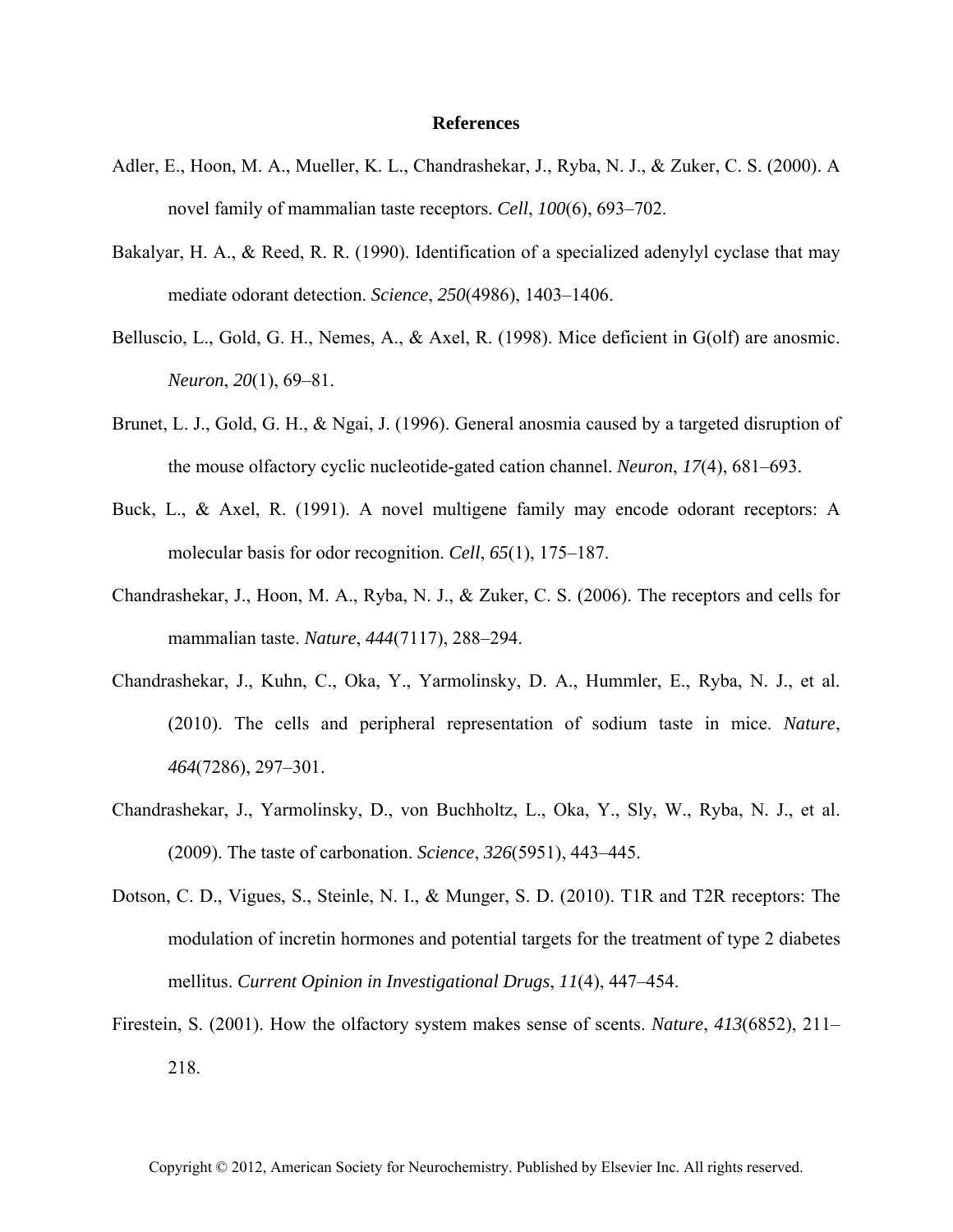- Hoon, M. A., Adler, E., Lindemeier, J., Battey, J. F., Ryba, N. J., & Zuker, C. S. (1999). Putative mammalian taste receptors: A class of taste-specific GPCRs with distinct topographic selectivity. *Cell*, *96*(4), 541–551.
- Jones, D. T., & Reed, R. R. (1989). Golf: An olfactory neuron specific–G protein involved in odorant signal transduction. *Science*, *244*(4906), 790–795.
- Kaupp, U. B., & Seifert, R. (2002). Cyclic nucleotide-gated ion channels. *Physiological Reviews*, *82*(3), 769–824.
- Leypold, B. G., Yu, C. R., Leinders-Zufall, T., Kim, M. M., Zufall, F., & Axel, R. (2002). Altered sexual and social behaviors in trp2 mutant mice. *Proceedings of the National Academy of Sciences of the United States of America*, *99*(9), 6376–6381.
- Li, X., Staszewski, L., Xu, H., Durick, K., Zoller, M., & Adler, E. (2002). Human receptors for sweet and umami taste. *Proceedings of the National Academy of Sciences of the United States of America*, *99*(7), 4692–4696.
- Liberles, S. D., & Buck, L. B. (2006). A second class of chemosensory receptors in the olfactory epithelium. *Nature*, *442*(7103), 645–650.
- Liman, E. R., Corey, D. P., & Dulac, C. (1999). TRP2: A candidate transduction channel for mammalian pheromone sensory signaling. *Proceedings of the National Academy of Sciences of the United States of America*, *96*(10), 5791–5796.
- Malnic, B., Hirono, J., Sato, T., & Buck, L. B. (1999). Combinatorial receptor codes for odors. *Cell*, *96*(5), 713–723.
- Matsunami, H., Montmayeur, J. P., & Buck, L. B. (2000). A family of candidate taste receptors in human and mouse. *Nature*, *404*(6778), 601–604.

McLaughlin, S. K., McKinnon, P. J., & Margolskee, R. F. (1992). Gustducin is a taste-cell–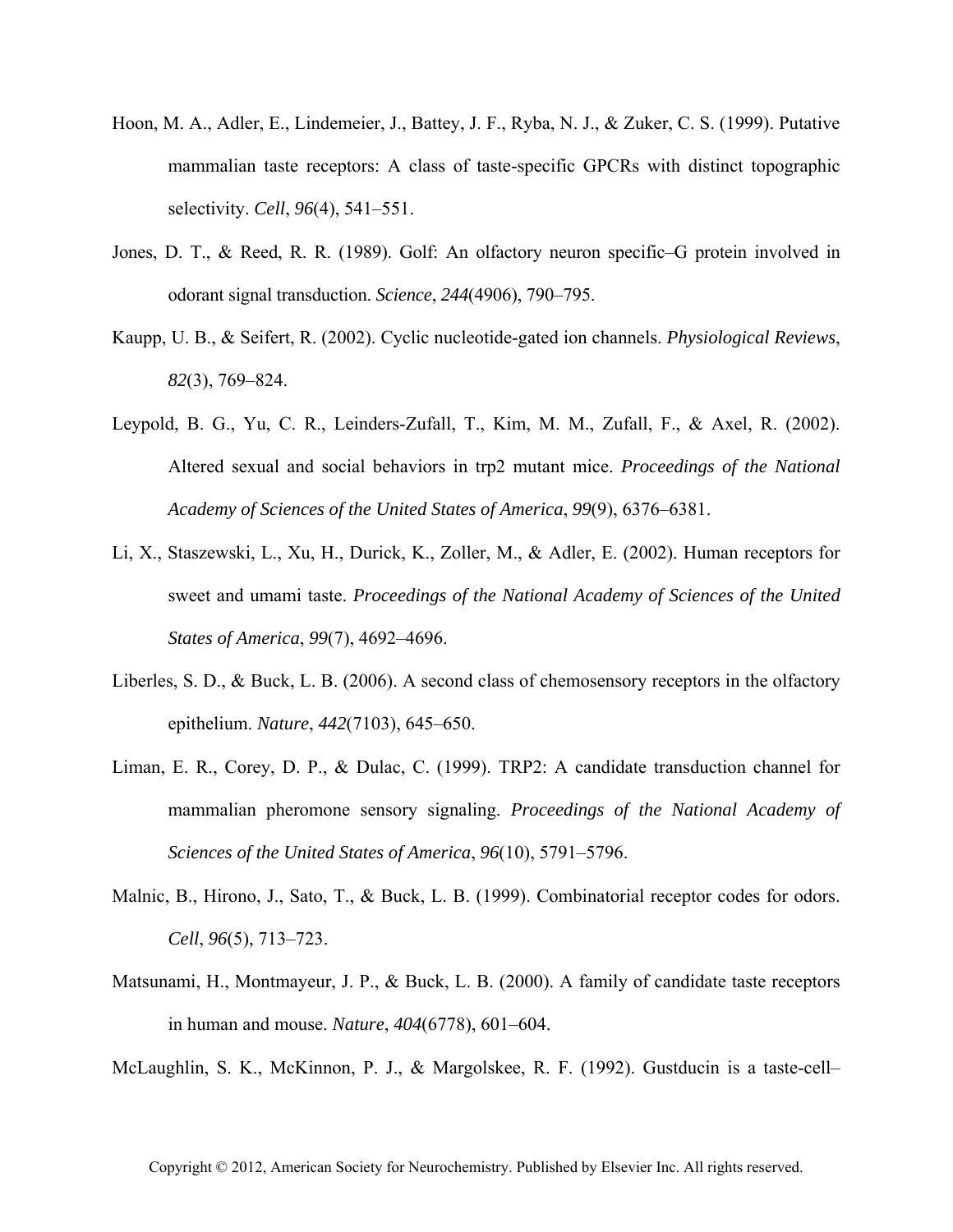specific G protein closely related to the transducins. *Nature*, *357*(6379), 563–569.

- Mombaerts, P. (2004). Genes and ligands for odorant, vomeronasal and taste receptors. *Nature Reviews Neuroscience*, *5*(4), 263–278.
- Munger, S. D., Lane, A. P., Zhong, H., Leinders-Zufall, T., Yau, K. W., Zufall, F., et al. (2001). Central role of the CNGA4 channel subunit in  $Ca^2$  calmodulin–dependent odor adaptation. *Science*, *294*(5549), 2172–2175.
- Munger, S. D., Leinders-Zufall, T., McDougall, L. M., Cockerham, R. E., Schmid, A., Wandernoth, P., et al. (2010). An olfactory subsystem that detects carbon disulfide and mediates food-related social learning. *Current Biology*, *20*(16), 1438–1444.
- Munger, S. D., Leinders-Zufall, T., & Zufall, F. (2009). Subsystem organization of the mammalian sense of smell. *Annual Review of Physiology*, *71*, 115–140.
- Nakamura, T., & Gold, G. H. (1987). A cyclic nucleotide-gated conductance in olfactory receptor cilia. *Nature*, *325*(6103), 442–444.
- Nelson, G., Chandrashekar, J., Hoon, M. A., Feng, L., Zhao, G., Ryba, N. J., et al. (2002). An amino-acid taste receptor. *Nature*, *416*(6877), 199–202.
- Nelson, G., Hoon, M. A., Chandrashekar, J., Zhang, Y., Ryba, N. J., & Zuker, C. S. (2001). Mammalian sweet taste receptors. *Cell*, *106*(3), 381–390.
- Perez, C. A., Huang, L., Rong, M., Kozak, J. A., Preuss, A. K., Zhang, H., et al. (2002). A transient receptor potential channel expressed in taste receptor cells. *Nature Neuroscience*, *5*(11), 1169–1176.
- Ressler, K. J., Sullivan, S. L., & Buck, L. B. (1993). A zonal organization of odorant receptor gene expression in the olfactory epithelium. *Cell*, *73*(3), 597–609.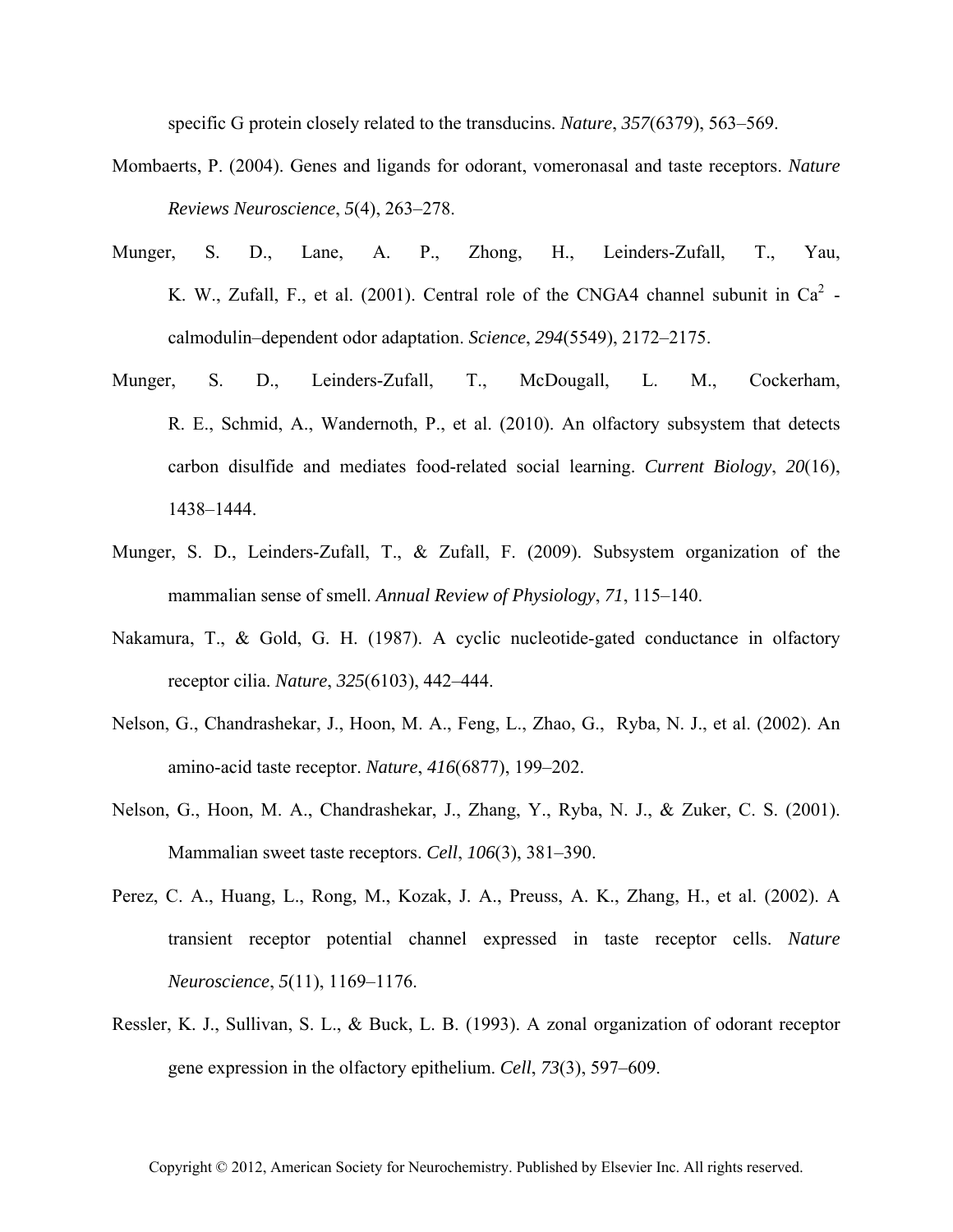- Ressler, K. J., Sullivan, S. L., & Buck, L. B. (1994). Information coding in the olfactory system: Evidence for a stereotyped and highly organized epitope map in the olfactory bulb. *Cell*, *79*(7), 1245–1255.
- Riviere, S., Challet, L., Fluegge, D., Spehr, M., & Rodriguez, I. (2009). Formyl peptide receptorlike proteins are a novel family of vomeronasal chemosensors. *Nature*, *459*(7246), 574– 577.
- Serizawa, S., Miyamichi, K., & Sakano, H. (2004). One neuron–one receptor rule in the mouse olfactory system. *Trends in Genetics*, *20*(12), 648–653.
- Spehr, M., Gisselmann, G., Poplawski, A., Riffell, J. A., Wetzel, C. H., Zimmer, R. K., et al. (2003). Identification of a testicular odorant receptor mediating human sperm chemotaxis. *Science*, *299*(5615), 2054–2058.
- Spehr, M., & Munger, S. D. (2009). Olfactory receptors: G protein-coupled receptors and beyond. *Journal of Neurochemistry*, *109*(6), 1570–1583.
- Stephan, A. B., Shum, E. Y., Hirsh, S., Cygnar, K. D., Reisert, J., & Zhao, H. (2009). ANO2 is the cilial calcium-activated chloride channel that may mediate olfactory amplification. *Proceedings of the National Academy of Sciences of the United States of America*, *106*(28), 11776–11781.
- Stowers, L., Holy, T. E., Meister, M., Dulac, C., & Koentges, G. (2002). Loss of sex discrimination and male–male aggression in mice deficient for TRP2. *Science*, *295*(5559), 1493–1500.
- Vassar, R., Chao, S. K., Sitcheran, R., Nunez, J. M., Vosshall, L. B., & Axel, R. (1994). Topographic organization of sensory projections to the olfactory bulb. *Cell*, *79*(6), 981– 991.